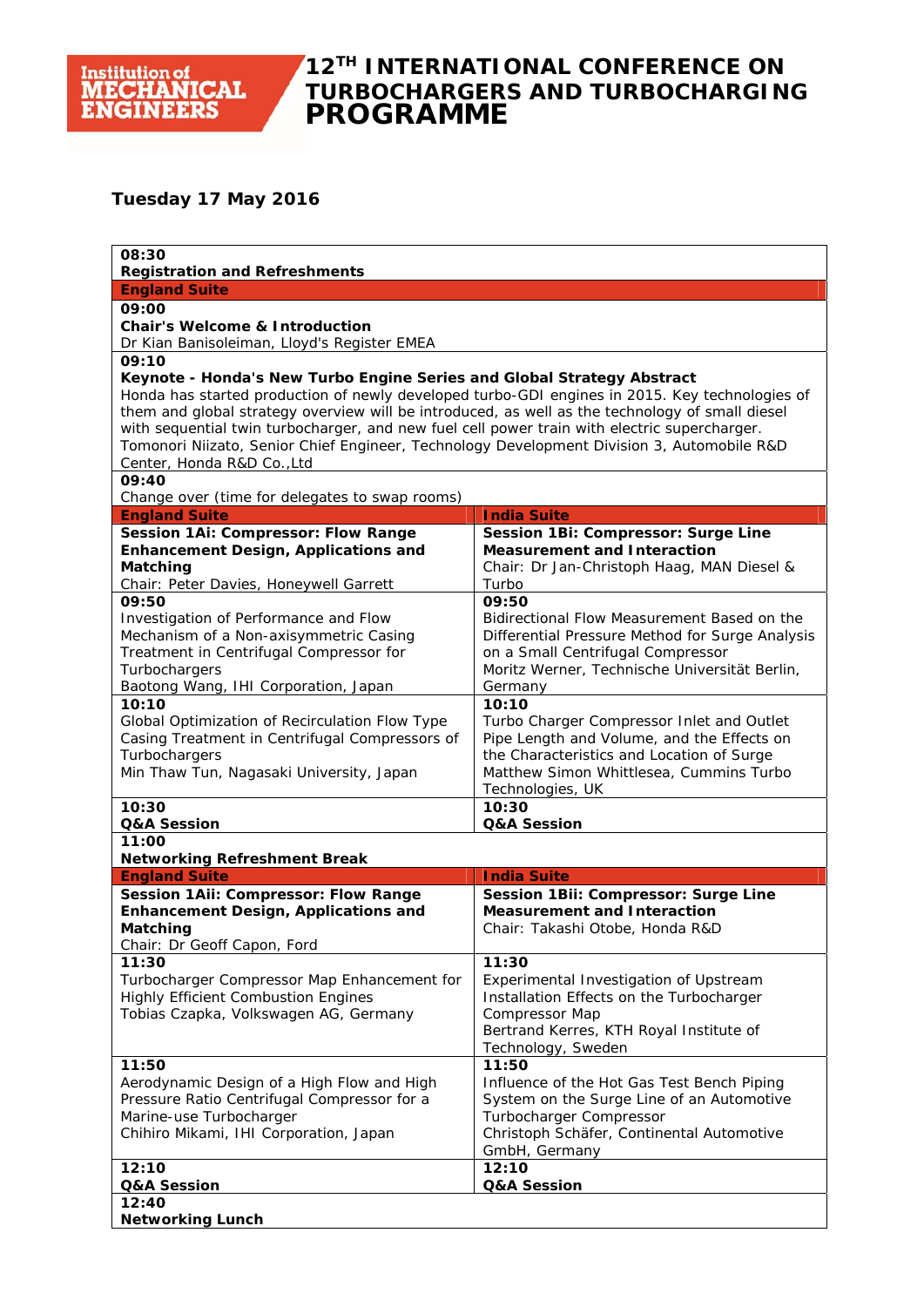## **12TH INTERNATIONAL CONFERENCE ON TURBOCHARGERS AND TURBOCHARGING PROGRAMME**

| <b>England Suite</b>                                                                          | <b>India Suite</b>                                                                         |  |
|-----------------------------------------------------------------------------------------------|--------------------------------------------------------------------------------------------|--|
| Session 2A: Supercharging,                                                                    | Session 2B: Gas Stand and Novel Testing                                                    |  |
| Turbocompound, V/G & 2-Stage                                                                  | Methods                                                                                    |  |
| Chair: Dr Ennio Codan, ABB                                                                    | Chair: Peter Newton, Imperial College London                                               |  |
| 13:40                                                                                         | 13:40                                                                                      |  |
| Axial Groove Casing Treatment in an Automotive                                                | The E-drive: An Isentropic Compressor                                                      |  |
| Turbocharger Centrifugal Compressor                                                           | Performance Test Rig                                                                       |  |
| Andre Starke, IHI Charging Systems                                                            | Philip Parma, Marco Bergmann, BorgWarner                                                   |  |
| International GmbH, Germany                                                                   | Turbo Systems Engineering GmbH, Germany                                                    |  |
| 14:00                                                                                         | 14:00                                                                                      |  |
| Ultra High Efficiency Two-stage Turbocharging                                                 | Determine the Isentropic Turbine Efficiency                                                |  |
| System                                                                                        | due to Adiabatic Measurements, and the                                                     |  |
| Rob Cadle, Honeywell Turbo Technologies, USA                                                  | Validation of the Conditions via a New Criterion                                           |  |
|                                                                                               | Rainer Zimmermann, Technische Universität                                                  |  |
|                                                                                               | Berlin, Germany                                                                            |  |
| 14:20                                                                                         | 14:20                                                                                      |  |
| VTG Turbocharger Evolution of BorgWarner                                                      | An Approach to Turbine Housing Validation                                                  |  |
| Turbo Systems                                                                                 | through the Measurement of Residual Strains<br>using Neutron Diffraction and Operationally |  |
| Ralf Christmann, BorgWarner Turbo Systems,<br>Germany                                         | Induced Strains using High Temperature Strain                                              |  |
|                                                                                               | Gauges                                                                                     |  |
|                                                                                               | Katy Gannon, BorgWarner Turbo Systems and                                                  |  |
|                                                                                               | The University of Huddersfield, UK                                                         |  |
| 14:40                                                                                         | 14:40                                                                                      |  |
| Q&A Session                                                                                   | Q&A Session                                                                                |  |
| 15:10                                                                                         |                                                                                            |  |
| <b>Networking Refreshment Break</b>                                                           |                                                                                            |  |
| <b>England Suite</b>                                                                          |                                                                                            |  |
| <b>Session 3: Advanced Simulation</b>                                                         |                                                                                            |  |
| Chair: Prof Joerg Seume, Liebniz Universitaet Hannover                                        |                                                                                            |  |
| 15:40                                                                                         |                                                                                            |  |
| Obtaining Bulk Flow Based Heat Transfer Coefficients for Thermal Evaluation of Turbochargers  |                                                                                            |  |
| Aliihsan Karamavruc, BorgWarner Inc., USA                                                     |                                                                                            |  |
| 16:00                                                                                         |                                                                                            |  |
| Numerical Investigation of the Effect of Different Nozzle Clearance at Hub and Shroud Side on |                                                                                            |  |
| Variable Nozzle Turbine Performance                                                           |                                                                                            |  |
| Xin Shi, Beijing Institute of Technology, China                                               |                                                                                            |  |
| 16:20                                                                                         |                                                                                            |  |
| Q&A Session<br>16:50                                                                          |                                                                                            |  |
| <b>Chair's Closing Remarks</b>                                                                |                                                                                            |  |
| Dr Kian Banisoleiman, Lloyd's Register EMEA                                                   |                                                                                            |  |
| 17:00                                                                                         |                                                                                            |  |
| Close of day 1                                                                                |                                                                                            |  |
| 18:45                                                                                         |                                                                                            |  |
| Conference Networking Drinks Reception and Dinner on the Elizabethan Boat (Embark             |                                                                                            |  |
| at Millbank Pier)                                                                             |                                                                                            |  |
|                                                                                               |                                                                                            |  |
| <b>Drinks Reception Sponsored by Honeywell</b>                                                |                                                                                            |  |
| <b>PARTNER SPONSOR</b>                                                                        |                                                                                            |  |
|                                                                                               |                                                                                            |  |
| <b>Honeywell</b>                                                                              |                                                                                            |  |
|                                                                                               |                                                                                            |  |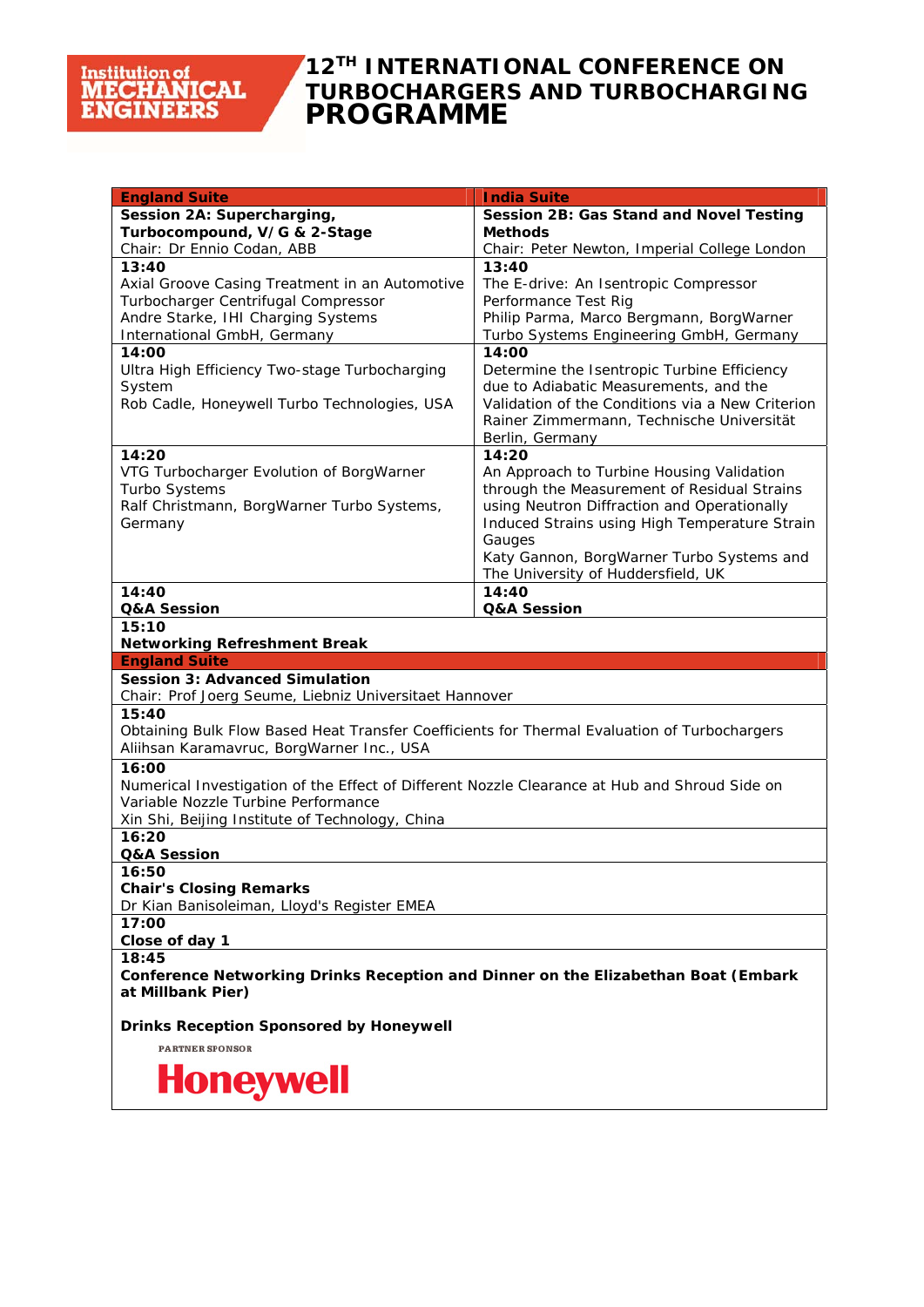

## **12TH INTERNATIONAL CONFERENCE ON TURBOCHARGERS AND TURBOCHARGING PROGRAMME**

#### **Wednesday 18 May 2016**

| 08:30<br><b>Registration and Refreshments</b>                                                                                                                             |                                                                                           |  |
|---------------------------------------------------------------------------------------------------------------------------------------------------------------------------|-------------------------------------------------------------------------------------------|--|
| <b>England Suite</b>                                                                                                                                                      |                                                                                           |  |
| 09:00                                                                                                                                                                     |                                                                                           |  |
| <b>Chair's Welcome &amp; Introduction</b>                                                                                                                                 |                                                                                           |  |
| Dr Kian Banisoleiman, Lloyd's Register EMEA                                                                                                                               |                                                                                           |  |
| 09:10                                                                                                                                                                     |                                                                                           |  |
| Keynote - The Role of Turbocharging on Fuel Economy                                                                                                                       |                                                                                           |  |
| Improving fuel economy is an essential target for commercial vehicles for reasons of competitive                                                                          |                                                                                           |  |
| freight transport and for passenger cars to comply with stringent CO2-emission regulations. The                                                                           |                                                                                           |  |
| role of turbocharging to achieve lower fuel consumption is derived:<br>. Loss analysis from a Diesel engine powered heavy duty truck, detailing the engine losses with an |                                                                                           |  |
| energy balance method                                                                                                                                                     |                                                                                           |  |
| • Fuel economy improvement derived from the loss analysis through high air/fuel ratio and                                                                                 |                                                                                           |  |
| appropriate exhaust gas recirculation                                                                                                                                     |                                                                                           |  |
| • Achievement of high air/fuel ratio via high boost pressure with good turbo system efficiency                                                                            |                                                                                           |  |
| • Downspeeding of the truck engine implies new challenges on transient response                                                                                           |                                                                                           |  |
| • Downsizing of passenger car engines in the context of hybrid electric vehicles                                                                                          |                                                                                           |  |
| Concluding that turbocharging and turbocharger systems remain to play a key role in enabling                                                                              |                                                                                           |  |
| good fuel economy.                                                                                                                                                        |                                                                                           |  |
| Dipl.-Ing. Heijo Oelschlegel, Senior Manager Commercial Vehicle Powertrain Research, Daimler AG<br>09:40                                                                  |                                                                                           |  |
| Change over (time for delegates to swap rooms)                                                                                                                            |                                                                                           |  |
| <b>England Suite</b>                                                                                                                                                      | <b>India Suite</b>                                                                        |  |
| Session 4Ai - Bearings, Seals and                                                                                                                                         | Session 4Bi: Materials, Housing, Burst                                                    |  |
| <b>Rotordynamic Design</b>                                                                                                                                                | <b>Containment, EGR and Fatigue Life</b>                                                  |  |
| Chair: Prof Roland Barr, Technische Universität                                                                                                                           | Chair: Dr Herbert Schmuttermair, MAN Diesel                                               |  |
| Berlin                                                                                                                                                                    | & Turbo                                                                                   |  |
| 09:50                                                                                                                                                                     | 09:50                                                                                     |  |
| Heat Flow In a Turbocharger Shaft and its<br>Impact on the Bearing System                                                                                                 | Explicit Dynamic Finite Element Simulation of<br>Turbocharger Containment and Wheel Burst |  |
| Thorsten Kleine Sextro, Leibniz Universitaet                                                                                                                              | Lin Wang, Cummins Turbo Technologies, UK                                                  |  |
| Hannover, Germany                                                                                                                                                         |                                                                                           |  |
| 10:10                                                                                                                                                                     | 10:10                                                                                     |  |
| Experimental and Numerical Analysis of Sealing                                                                                                                            | An Improved Approach to HCF Development                                                   |  |
| Ring of Turbocharger                                                                                                                                                      | for Vaneless Turbine Stages                                                               |  |
| Chaochen Ma, Beijing Institute of Technology,                                                                                                                             | William Smith, Honeywell Turbo Technologies,                                              |  |
| China                                                                                                                                                                     | <b>USA</b>                                                                                |  |
| 10:30<br>Q&A Session                                                                                                                                                      | 10:30<br>Q&A Session                                                                      |  |
| 11:00                                                                                                                                                                     |                                                                                           |  |
| <b>Networking Refreshment Break</b>                                                                                                                                       |                                                                                           |  |
| <b>England Suite</b>                                                                                                                                                      | <b>India Suite</b>                                                                        |  |
| Session 4Aii - Bearings, Seals and                                                                                                                                        | Session 4Bii: Materials, Housing, Burst                                                   |  |
| <b>Rotordynamic Design</b>                                                                                                                                                | <b>Containment, EGR and Fatigue Life</b>                                                  |  |
| Chair: Steve Birnie, Borgwarner                                                                                                                                           | Chair: Dr Dietmar Filsinger, IHI                                                          |  |
| 11:30                                                                                                                                                                     | 11:30                                                                                     |  |
| The Effect of Oil Film Instability on Power Losses                                                                                                                        | The Development of a Long Route EGR                                                       |  |
| Prediction of Turbocharger Rotor-fully Floating                                                                                                                           | Turbocharger for Commercial Engine                                                        |  |
| Ring Bearing System<br>Liang Tian, Cummins Turbo Technologies, UK                                                                                                         | Applications<br>Michael Burkinshaw, Cummins Turbo                                         |  |
|                                                                                                                                                                           | Technologies, UK                                                                          |  |